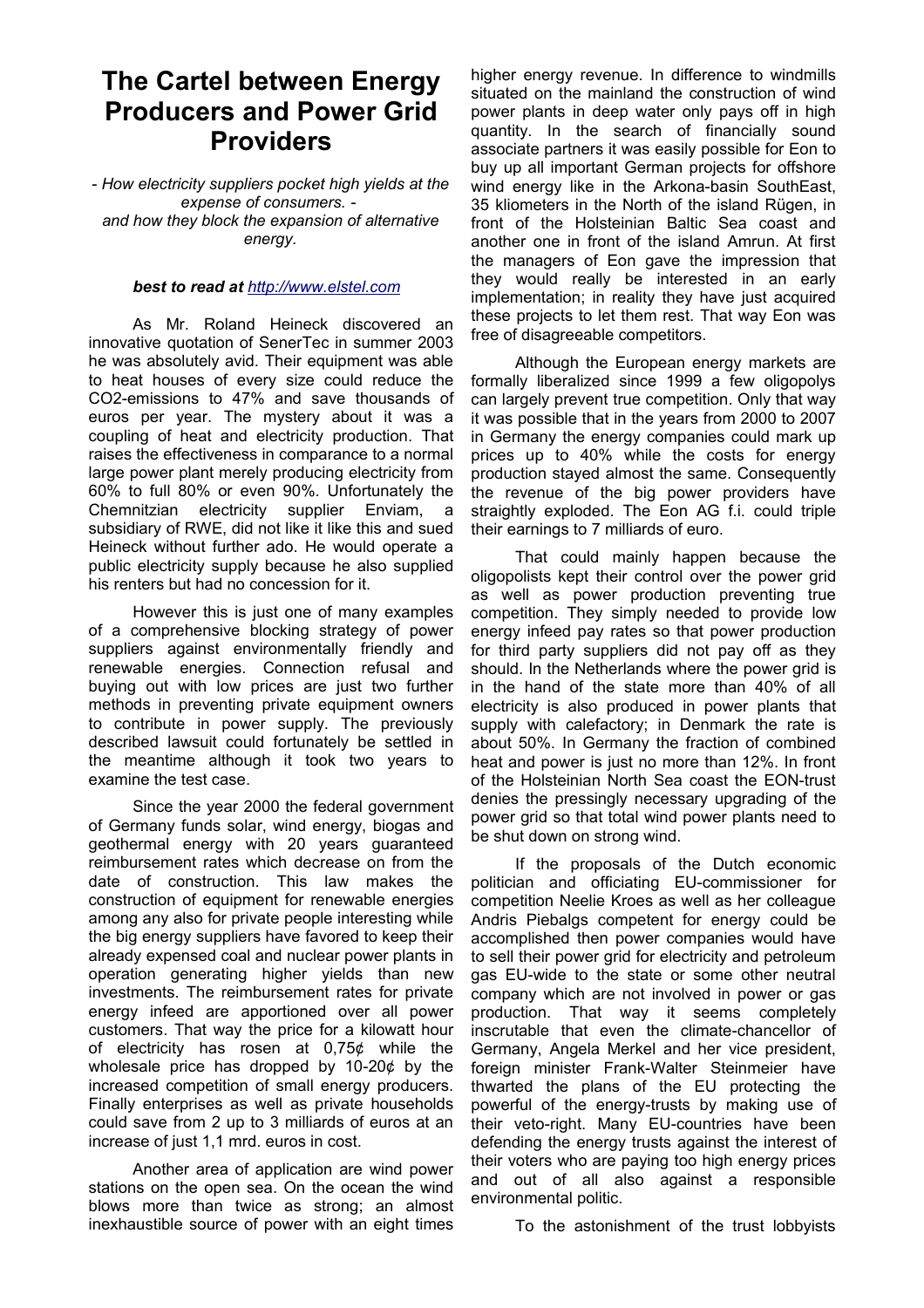EU-commissioner Neelie Kroes could not be overawed by the resistance in EU member states. In deed EU-appointees could find massive offenses against anti-trust law by search missions in four German energy companies. As a penalty of milliards of euros had been impending to the EONtrust at the beginning of 2008 they agreed on a compensation which obligated EON to sell part of its power grid and a few power plants. Unflinchingly chancellor Angela Merkel announced thereupon she wanted to save the other power companies from a spin-off of their power grid.

Furthermore multiple former SPD economics ministers and permanent secretaries have been in the attendance of RWE or EON and have actively been involved in developing their monopolic power. At the same time labor unions close to the SPD like IG Bergbau, Chemie, Energie und ver.di eisern have been defending the old conglomerate structures. In February 2007 service labor union organized a demonstration with 2000 employees of coal mining companies in Berlin against climate protection. That even though alternative energies have created countless jobs and additional value in their own country.

The backing of the energy-trust seems even less understandable as even the German bank has taken a firm stand by demanding 'a full separation between power production and power grid'. Given the fact that high yields could only be achieved by the monopolic market power of the trust the question of property must be seen from a different viewpoint. The double control over power grid and power production has endowed the trust with a power that has caused continuing ecological and economical damage.

Independent power grid suppliers would also rectify the present bottlenecks at country borders; in their own interest. If the access to the power grid were free the 'Desertec-Plan' of the Club of Rome would have a real chance of realization which allots the construction of solar-thermical power plants in Northern African states. The transmission technique for electricity over long distances is available.

In contrast to the claims of trust lobbyists it would be absolutely possible to achieve a power production rate of 100% for alternative energies. Once the lobbyists have claimed that at most 4% of all energy production could be covered by alternative energy which has already been refuted by renewable energy rate of 14% in the year 2007. On the one hand a Europe wide aggregation of solar and wind power producers could balance peaks and calms in energy production, on the other hand we do also have the possibility to store electrical energy. Already in operation are reservoir power stations which can pump up water if less energy should be consumed than produced at the moment in order to let it flow down again as soon as more energy is needed. Subterraneous

compressed air reservoirs, H20 electrolysis for fuel cells or flywheels could serve a similar function. With increasing proliferation of solar panels the production price falls so that we can expect solar energy not to be more expensive than other electricity by 2015 provided that the current growth continues. Critics claim this point could even be reached much earlier thinking that solar industry would defer lowering their prices in order to profit from subventions for a longer time. An EU-wide consistent law for supporting solar industry would be desirable in this regard.

Lobbyists often claim that windmills would destroy the landscape although the surface mining of coal in Germany is nothing better in deed destroying cultivated land and causing inhabitants to be dislodged. In the 90ies responsible managers have tried to obviate the alternative energy infeed law in vain up to the European Court of Justice. Renewable energies simply don`t seem to fit into their business conception.

Lars Göran Josefsson, chairman of Vatenfall likes to pretend environmental awareness, points out the threats of global warming and engages as advisor of Angela Merkel in climate change policy. Simultaneously he adopts a hard line as second largest climate pest in Europe with his firm. Three of his East German power plants burn especially polluting brown coal and thereby release per kilowatt hour more than twice as much CO2 as a petroleum gas power plant would do. In spite of this one further brown coal power plant in the Sachsian Boxberg is in construction; two hard coal power plants are planned. If these plans would be realized Germany failed its goals in emission reductions for the year 2020 merely because of these plans. Even environment minister Sigmar Gabriel had to confess this after Greenpeace kept asking toughly. Even a replacement of both brown coal plants currently in operation by the newly planned ones, which is not discussed at all, would increase the capacity per about one third.

A technique which is not yet available serves as excuse for the new coal power plants. This technique would increase the coal consumption and would likely double production costs. The CSS-technology (Carbon Capture and Storage) allots the separation of up to 90% of all arosen CO2 by transporting it to a disposal repository. Apart from the fact that we will never be able to make sure that the CO2 will stay stored forever in the geological target formation (time bomb?!) an enormous safety problem would arise when it comes to backfit already built coal power plants with this technology. CO2 is heavier than air and on from a fraction of 8% in breathed air lethal. Not to imagine what could happen on a leak in the CO2-pipeline. One possible solution for this problem would be to regulate that new coal power plants need to be equipped with the CSStechnology right when they are built so that they